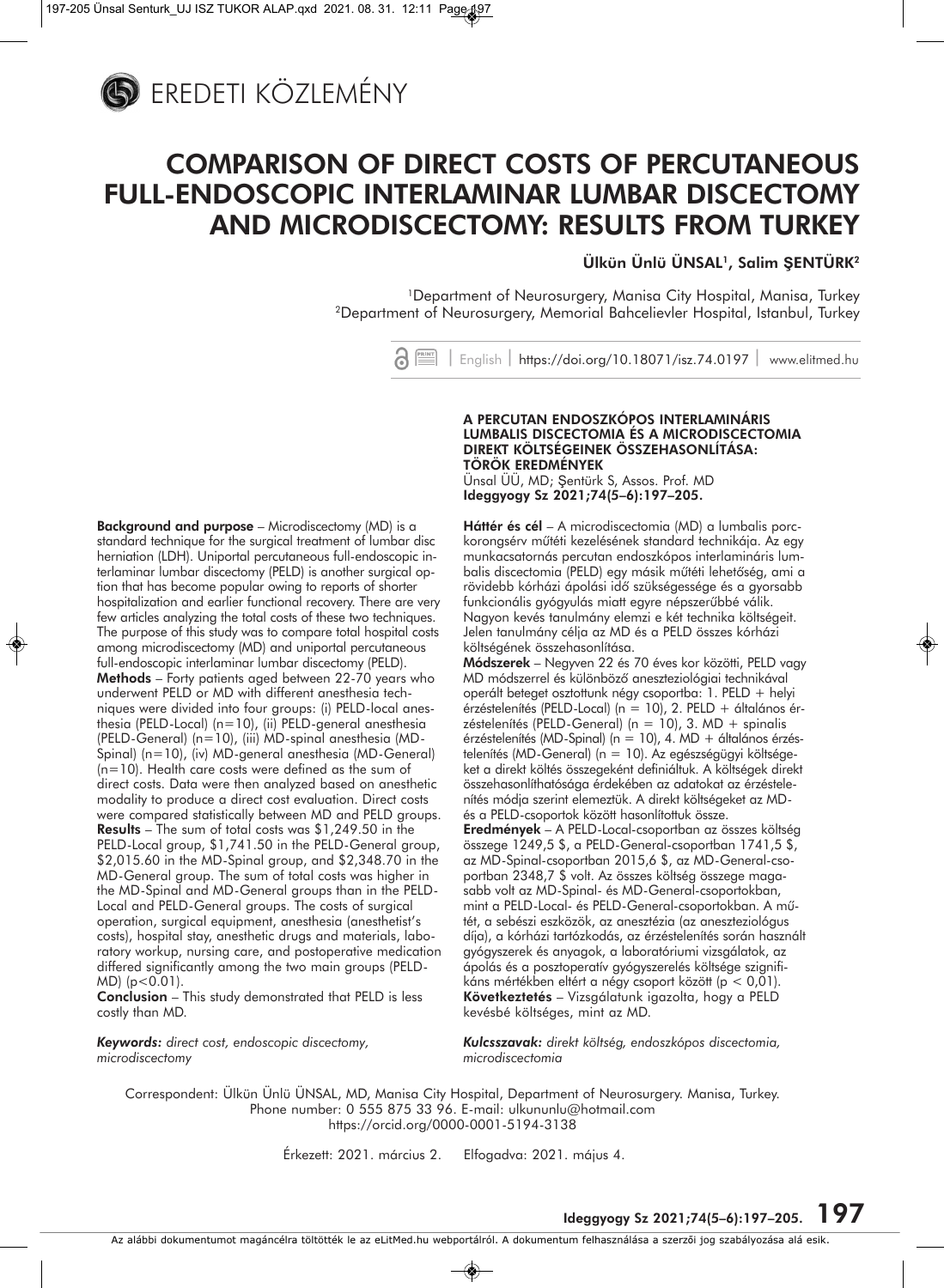Low-back pain is a common health problem with<br>
Lan estimated total cost of over \$100 billion in<br>
the United States name weak Lumber disc haminian the United States per year<sup>1</sup>. Lumbar disc herniation is commonly seen in patients with a low-back pain. Additionally, sciatica has been reported in 1.2-43% of patients with low-back pain. Microdiscectomy (MD) remains the gold standard in surgical treatment of lumbar disc herniation<sup>2</sup>.

Endoscopes have been used since the early 1980s to inspect the intervertebral space after completed open surgery<sup>3</sup>. The use of endoscopy in spinal surgery is increasing every day in line with the developments in minimally invasive techniques. In recent times different endoscopic discectomy techniques were described. Major advantages of endoscopic surgery include shorter hospital stay, lower intraoperative blood loss, less postoperative pain, lower complication rates, earlier functional recovery, early return to normal life, better cosmetic results, and reduced socioeconomic  $loss<sup>3-7</sup>$ . Due to these advantages, the interest in spinal surgery is increasing day by day.

Full-endoscopic spine surgery is considered an adequate and safe alternative to microsurgical procedures, mainly due to its cost-effectiveness associated with shorter working time, rapid rehabilitation, low postoperative care costs, reduced anatomic trauma, and simplified revision procedures<sup>8</sup>.

In line with these developments, endoscopic discectomy emerged as an alternative to open discectomy within the last 25 years, and has been used for various spinal diseases, predominantly lumbar disc herniation $8-15$ . Additionally, its applicability under local anesthesia has also been reported in recent years<sup>16</sup>. Although there have been numerous clinical studies comparing MD and endoscopic discectomy8, 17–20, to our knowledge, there are very few articles analyzing the costs of these two techniques.

Moreover, there are still questions regarding the cost of uniportal percutaneous full-endoscopic lumbar discectomy  $(PELD)^{21, 22}$ . The aim of this study was to compare costs of MD and PELD performed in a class A private hospital in Turkey.

### **Materials and methods**

### STUDY DESIGN

In this retrospective chart review, the authors reviewed electronic medical records of all surgical cases meeting the inclusion criteria, and then consulted these records with the hospital revenue cycle teams to obtain outcomes and cost data. Data were then analyzed based on anesthetic modality to produce a direct cost evaluation. All the surgeries were performed in a private hospital that had no contract with the social security institution (SGK) in Turkey, where treatment costs were covered by patients themselves or through private health insurances. All the treatment costs were calculated based on the diagnosis and treatment costs determined by the hospital for each surgical procedure, regardless of the fees invoiced to private health insurances or patients.

The study included a total of 40 patients aged 22- 70 years who underwent PELD or MD due to a low back and/or leg pain that did not benefit from conservative treatment for at least six weeks and were detected with a motor deficit and an extruded or sequestered disc fragment between January 2017 and December 2019. Patients were divided into four groups: (i) PELDlocal anesthesia (PELD-Local) (n=10), (ii) PELDgeneral anesthesia (PELD-General) (n=10), (iii) MDspinal anesthesia (MD-Spinal) (n=10), (iv) MD-general anesthesia (MD-General) (n=10) (**Table 1**).

|            | PELD         |              | <b>MD</b>    | р            |    |
|------------|--------------|--------------|--------------|--------------|----|
|            | Local        | General      | Spinal       | General      |    |
| Number of  |              |              |              |              |    |
| patients   | 10           | 10           | 10           | 10           |    |
| Gender M/F | 6/4          | 7/3          | 6/4          | 5/5          | ns |
| Age        | 47.6 (29-65) | 44.5 (27-64) | 48.2 (24-70) | 46.9 (22-69) | ns |
| Level of   |              |              |              |              |    |
| surgery    |              |              |              |              |    |
| $L2-L3$    | $1(10\%)$    | $2(20\%)$    | $\Omega$     | 2(20%)       |    |
| $L3-L4$    | $5(50\%)$    | $3(30\%)$    | $1(10\%)$    | $1(10\%)$    |    |
| $L4-L5$    | 4 (40%)      | 4 (40%)      | 5 (50%)      | $3(30\%)$    |    |
| $L5-S1$    | 0            | $(10\%)$     | 4 (40%)      | 4 (40%)      |    |

**Table 1.** *Demographic and clinical characteristics*

PELD: uniportal percutaneous full-endoscopic lumbar discectomy, MD: microdiscectomy, ns: no significant

## **198 Ünsal: Direct costs of PELD and MD**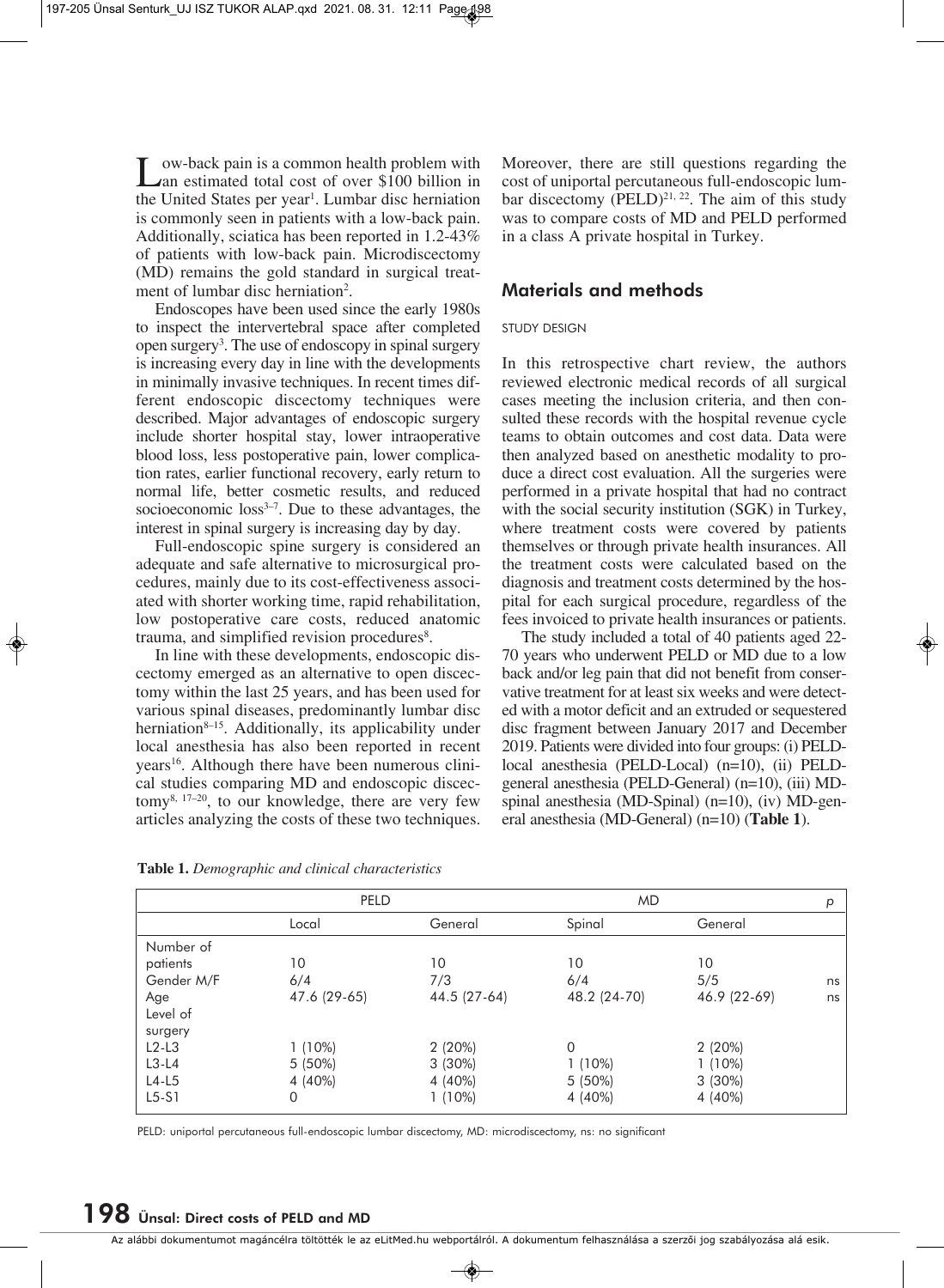Patients with a history of lumbar disc surgery at the same level, multilevel lumbar disc herniation, spinal stenosis and spondylitis, cauda equina syndrome, and patients with complicated lumbar disc herniation that could indirectly affect the treatment costs were excluded from the study. The type of anesthesia was determined based on patient's age, preference, and comorbidities. Preoperative X-ray and lumbar magnetic resonance imaging (MRI) were performed in all patients after clinical and sociodemographic evaluation. All costs were calculated in detail for each transaction by converting Turkish lira to USD (\$) based on the exchange rate valid on the date of the surgery. Average treatment costs as well as direct costs were calculated for each group.

### DIRECT COSTS

These costs included surgical operation (surgeonnurse-allied healthcare personnel), surgical equipment (for PELD: vicrly, drape, tincture of iodine, sterile gloves, Omnistrip, bistoury; for MD: microscope cover, Surgicel, Monocryl, surgical pad, bonewax, cautery plate, cautery, tincture of iodine, sponge), diagnostic tests (Lumbar X-ray and MRI included), anesthesia (anesthetist's costs), hospital stay (a 6-hour fee charged in case of patients discharged on the same day, and a fullday fee charged in case of patients staying for one day or more, including meals), anesthetic drugs and materials, laboratory workup (including postoperative hemoglobin measurement in MD patients), nursing care, and postoperative medication (a single-dose analgesia fee charged in case of patients staying up to six hours, and a single-dose analgesia fee and a two-dose antibiotic fee char ged for each day in case of patients staying for one day or more).

### SURGICAL INTERVENTIONS

All surgeries were conducted by the same surgical team with more than 10-year experience in spinal

surgery and more than 8-year experience in endoscopic spinal surgery. Uniportal percutaneous fullendoscopic interlaminar lumbar discectomy (PELD) and microdiscectomy (MD) have been described previously<sup>7, 23</sup>.

### STATISTICAL ANALYSIS

Statistical analysis was performed using SPSS for Windows version 21.0 (Armonk, NY: IBM Corp.). Descriptives were expressed as mean, median, minimum, maximum, and quartiles. Considering the sample size, binary comparisons were performed using Mann-Whitney U test, and multiple comparisons were performed using Kruskal-Wallis and pairwise comparison tests. A  $p$  value of  $< 0.05$  was considered significant.

### **Results**

#### PATIENT POPULATION

The study included 40 patients that underwent lumbar discectomy, with 10 patients in each group. Mean age was 47.6 (range, 29-65) years in the PELD-Local group, 44.5 (range, 27-64) years in the PELD-General group, 48.2 (range, 24-70) years in the MD-Spinal group, and 46.9 (range, 22-69) years in the MD-General group. No significant difference was observed among the groups with regard to age and gender **(Table 1).** 

Mean operative time was 35 (range, 25-48) min. in the PELD-Local group, 33 (range, 22-45) min. in the PELD-General group, 48 (range, 40-66) min. in the MD-Spinal group, and 45 (range, 35-60) min. in the MD-General group. Mean hospital stay was 0.47 (range, 0.25-1) day in the PELD-Local group, 1.1 (range, 1-2) days in the PELD-General group, 1.3 (range, 1-2) day in the MD-Spinal group, and 1.4 (range, 1-3) days in the MD-General group. Significant difference was found among the four groups with regard to operative time and hospital stay (*p*<0.05 for both) (**Table 2**)**.**

**Table 2.** *Operative time and hospital stay* 

|                                              | PELD                        |                         |                          | MD.                      |                 |  |
|----------------------------------------------|-----------------------------|-------------------------|--------------------------|--------------------------|-----------------|--|
|                                              | Local                       | General                 | Spinal                   | General                  |                 |  |
| Operative time (min)<br>Hospital stay (days) | 35 (25-48)<br>$0.4(0.25-1)$ | 33 (22-45)<br>1.1 (1-2) | 48 (40-66)<br>$1.3(1-2)$ | 45 (35-60)<br>$1.4(1-3)$ | < 0.01<br><0.01 |  |

PELD: uniportal percutaneous full-endoscopic lumbar discectomy, MD: microdiscectomy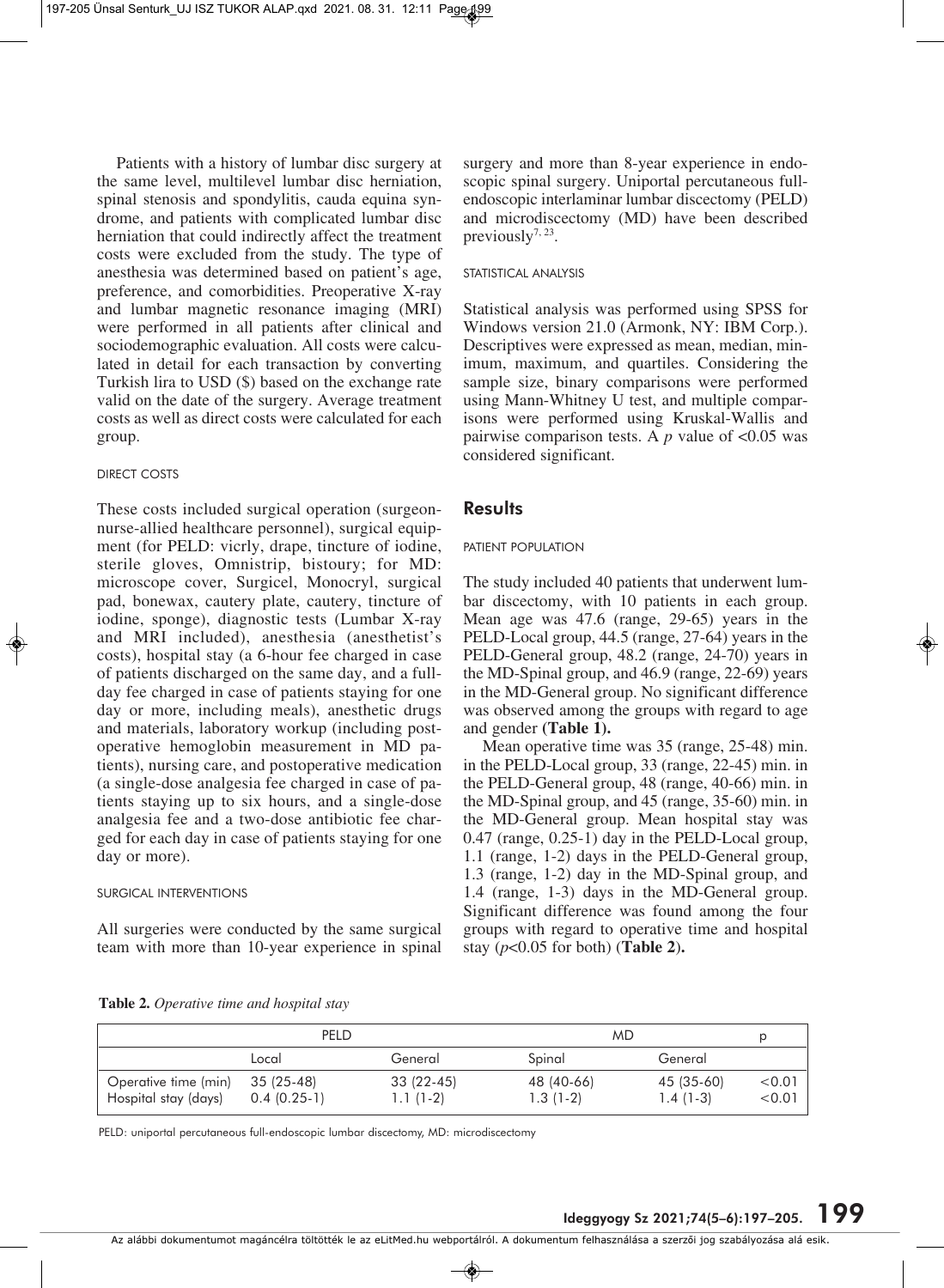|                       | PELD-Local | PELD-General | <b>MD-Spinal</b> | <b>MD-General</b> | P<br>(PELD-MD) |
|-----------------------|------------|--------------|------------------|-------------------|----------------|
| Operation             |            |              |                  |                   |                |
| (Surgeon's costs)     | \$814.6    | \$814.6      | \$1,037          | 1,037             | < 0.01         |
| Surgical Equipment    | \$56.9     | \$56.9       | \$133.2          | \$133.2           | < 0.01         |
| Radiology             |            |              |                  |                   |                |
| (Including MRG        |            |              |                  |                   |                |
| and X-ray)            | \$55.8     | \$55.8       | \$55.8           | \$55.8            |                |
| Anesthesia            |            |              |                  |                   |                |
| (Anesthetist's costs) | \$38       | \$352.7      | \$288.8          | \$352.7           | < 0.01         |
| Hospital stay         |            |              |                  |                   |                |
| (including meals)     | \$129.5    | \$191.2      | \$270.9          | \$462.2           | < 0.01         |
| Anesthetic drugs      | \$4.18     | \$111.7      | \$55.8           | \$111.7           | < 0.01         |
| Laboratory workup     | \$128.6    | \$128.6      | \$132.6          | \$132.6           | < 0.01         |
| Nursing Care          | \$14       | \$18         | \$24.5           | \$43.5            | < 0.01         |
| Postoperative         |            |              |                  |                   |                |
| medication            | \$8        | \$12         | \$17             | \$20              | < 0.01         |
| Total Costs           | \$1,249.5  | 1,741.5 \$   | 2,015.6 \$       | \$2,348.7         | < 0.01         |

**Table 3.** *Direct costs* 

CLINICAL OUTCOMES

*In the PELD-Local group,* 7 (70%) patients were discharged within a mean period of 6 (range, 4-12) hours after surgery on the same day and 3 (30%) patients were discharged one day after surgery.

*In the PELD-General group,* 9 (90%) patients were discharged one day and 1 (10%) patient was discharged two days after surgery.

*In the MD-Spinal group,* 7 (70%) patients were discharged one day and 3 (30%) patients were discharged two days after surgery.



**Figure 1.** *Line chart shows the comparison of each direct cost between groups*

*In the MD-General group,* 7 (70%) patients were discharged one day, 2 (20%) patients were dischar ged two days and 1 (10%) patient was discharged three days after surgery.

#### TOTAL COST ANALYSIS

The sum of total costs was \$1,249.50 in the PELD-Local group, \$1,741.50 in the PELD-General group, \$2,015.60 in the MD-Spinal group, and \$2,348.70 in the MD-General group (**Table 3**).

The sum of direct healthcare costs was higher in the MD-Spinal and MD-General groups than in the PELD-Local and PELD-General groups. Additionally, the costs of operation, surgical equipment, anesthesia (anesthetist's costs), hospital stay, anesthetic drugs and materials, laboratory workup, nursing care, and postoperative medication differed significantly among the two main groups (PELD-MD) (*p*<0.01; **Table 3, Figure 1**).

As for the costs of radiological workup, no significant difference was found among the four groups since the costs of lumbar MRI and lumbar X-ray were the same for all patients.

Significant difference was found between PELD groups and MD groups with regard to total costs ( $p$ <0.01; Table 4). In binary comparisons, although no significant difference was found bet ween PELD-General and PELD-Local group in terms of total costs; the sum of direct healthcare costs was higher in the PELD-General group than in the PELD-Local. In other binary comparisons, significant differences were found in terms of total costs (**Table 5**).

## **200 Ünsal: Direct costs of PELD and MD**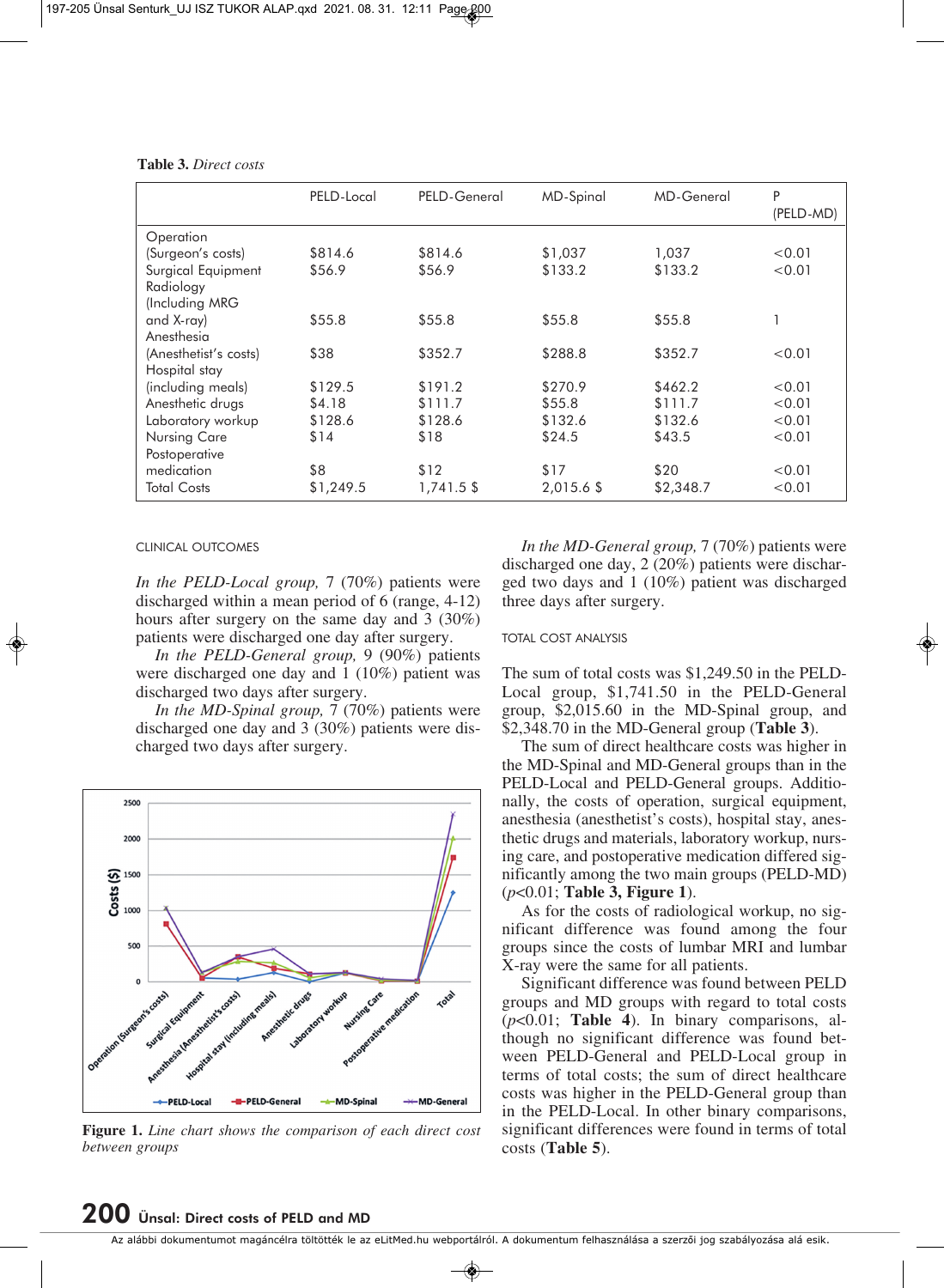**Table 4.** *Binary comparisons (direct costs)* 

|                                  |                  | N  | p      |
|----------------------------------|------------------|----|--------|
| Operation (Surgeon's costs)      | PELD             | 20 | < 0.01 |
|                                  | <b>MD</b>        | 20 |        |
|                                  | Total            | 40 |        |
| Surgical Equipment               | PELD             | 20 | < 0.01 |
|                                  | <b>MD</b>        | 20 |        |
|                                  | Total            | 40 |        |
| Anesthesia (Anesthetist's costs) | PELD             | 20 | < 0.01 |
|                                  | <b>MD</b>        | 20 |        |
|                                  | Total            | 40 |        |
| Hospital stay (including meals)  | PELD             | 20 | < 0.01 |
|                                  | <b>MD</b>        | 20 |        |
|                                  | Total            | 40 |        |
| Anesthetic drugs                 | PFI <sub>D</sub> | 20 | < 0.01 |
|                                  | <b>MD</b>        | 20 |        |
|                                  | Total            | 40 |        |
| Laboratory workup                | PELD             | 20 | < 0.01 |
|                                  | <b>MD</b>        | 20 |        |
|                                  | Total            | 40 |        |
| Nursing care                     | PELD             | 20 | < 0.01 |
|                                  | <b>MD</b>        | 20 |        |
|                                  | Total            | 40 |        |
| Postoperative medication         | PELD             | 20 | < 0.01 |
|                                  | <b>MD</b>        | 20 |        |
|                                  | Total            | 40 |        |
| Total                            | PELD             | 20 | < 0.01 |
|                                  | <b>MD</b>        | 20 |        |
|                                  | Total            | 40 |        |

PELD: uniportal percutaneous full-endoscopic lumbar discectomy, MD: microdiscectomy

### **Discussion**

Cost-effectiveness has become a major concern in treatment decisions due to the limits on health expenditures. More and more studies also suggest that surgery can also lead to substantial cost-effectiveness $^{11}$ . For these reasons, treatment costs are an important component of decision-making processes and thus spinal surgeons face the challenge of treating patients with affordable methods. Approximately 500,000 lumbar discectomy surgeries are performed annually in the USA<sup>12</sup>. According to the Spine Patient Outcomes Research Trial (SPORT) for lumbar disc herniation, the cost of surgery per "Quality-adjusted Life Year" (QALY) (\$34,355) is lower than that of nonoperative treatment (\$69,403) although surgical costs (\$27,273) are higher than non-surgical costs  $(\$13,135)^{24}$ . The present study compared the healthcare costs of PELD and MD performed with different anesthetic techniques in surgical treatment of lumbar disc herniation.

In our study, direct healthcare costs varied depending on the surgical and anesthetic technique used for treatment, length of hospital stay, diagnostic tests, and the drugs and medical equipment used in the procedure. Moreover, the radiological costs (lumbar MRI and X-ray) were considered the same in all four groups.

### PELD-LOCAL GROUP

This group had the lowest total cost (\$1,249.50) among all four procedures, which could be attributed to the lower costs of drugs, anesthesia (including anesthetist's costs and the costs of monitoring and patient care only), hospital stay (short-term hospitalization), nursing care (short-term nursing care) and postoperative medication (less medication) in this group due to administration of a single injection of local anesthesia (lidocaine 1%). However, the remaining costs (surgical operation, surgical equipment, and laboratory workup) were the same as those of PELD-General group since these costs were not affected by anesthesia.

### PELD-GENERAL GROUP

This group had the second lowest total  $cost$  (\$1,741.50) among all groups. Although no significant difference was found between PELD-General and

PELD-Local groups, a significant difference was found between PELD-General and both MD groups (MD-Spinal and MD-General), which could be explained by the fact that the costs of operation, surgical equipment, and laboratory workup were not affected by anesthesia. *Choi* et al.<sup>25</sup> compared hospital costs among patients that underwent microdiscectomy with different endoscopic techniques and reported that endoscopic discectomy was less costly than microdiscectomy. In our study, the cost of anesthetic drugs in the PELD-General group was similar to that of MD-General group, while it was higher than those of MD-Spinal and PELD-Local group. Moreover, the cost of anesthesia (cost of anesthetist) in the PELD-General group was higher than that of PELD-Local and MD-Spinal groups, while it was similar to that of MD-General group. These findings could be attributed to the increase in costs caused by the additional costs of equipment, gas, and intravenous anesthetics used for general anesthesia, as shown by *Vural* et al.<sup>26</sup>. On the other hand, in our study, the costs of hospital stay, nursing care, and postoperative medication were higher in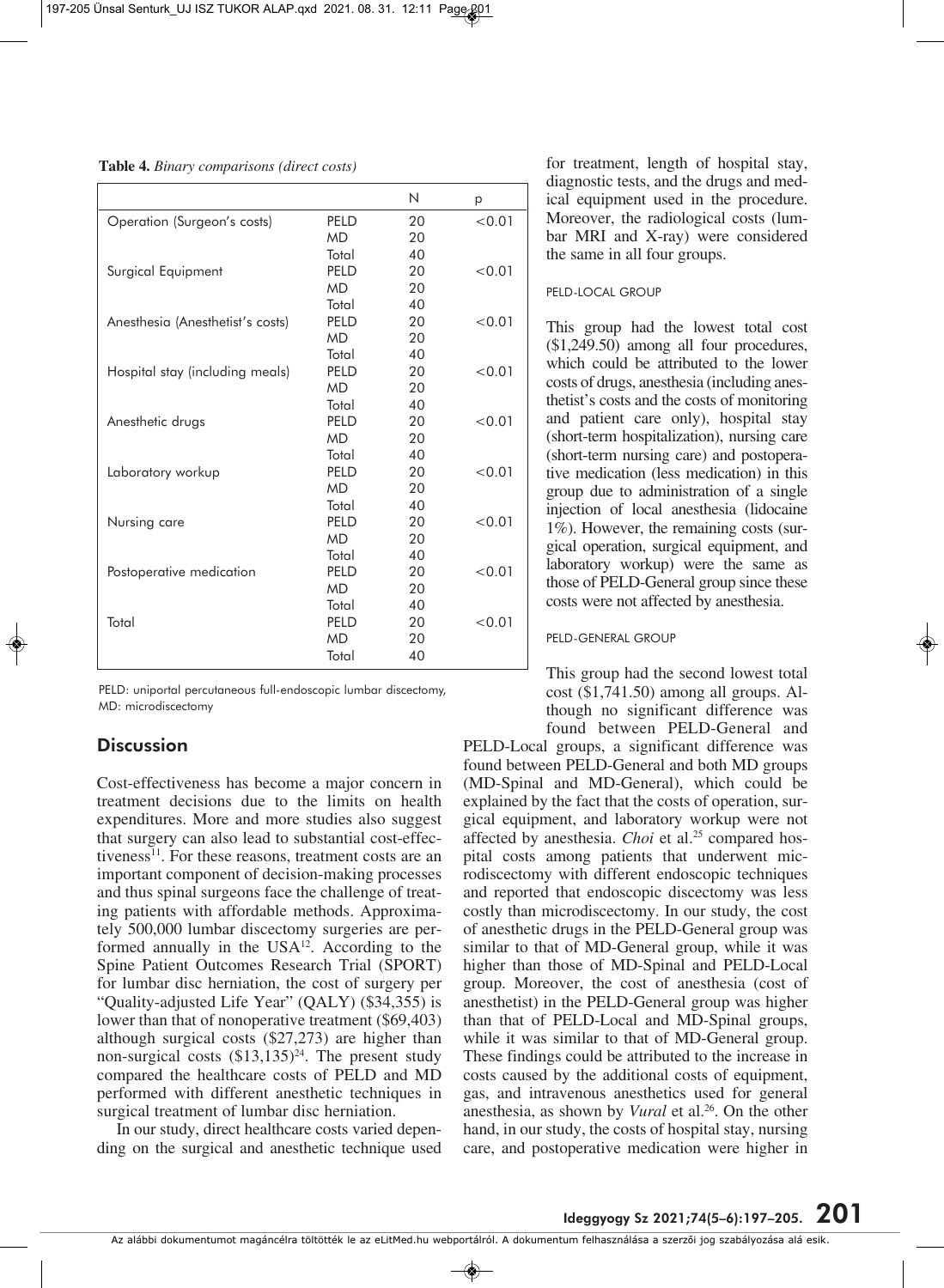|                                     |                                                                                | PELD-LOCAL PELD<br><b>GENERAL</b> | PELD-LOCAL MD<br>SPINAL | PELD-LOCAL MD<br>GENERA | PELD-GENERAI<br>MD-SPINAI | PELD-<br>GENERAL_ML<br>GENERAL | MD-SPINAL_MD-<br><b>GENERAL</b> |
|-------------------------------------|--------------------------------------------------------------------------------|-----------------------------------|-------------------------|-------------------------|---------------------------|--------------------------------|---------------------------------|
| Operation                           | PELD-LOCAL<br>PELD-GENERAL<br><b>MD-SPINAL</b><br><b>MD-GENERAL</b><br>Total   | ns                                | < 0.01                  | < 0.01                  | < 0.01                    | < 0.01                         | ns                              |
| Surgical Equipment                  | PELD-LOCAL<br>PELD-GENERAL<br>MD-SPINAL<br><b>MD-GENERAL</b><br>Total          | ns                                | < 0.01                  | < 0.01                  | < 0.05                    | < 0.05                         | ns                              |
| Anesthesia<br>(Anesthetist's costs) | PELD-LOCAL<br>PELD-GENERAL<br><b>MD-SPINAL</b><br><b>MD-GENERAL</b><br>Total   | < 0.01                            | < 0.01                  | < 0.01                  | < 0.05                    | ns                             | < 0.05                          |
| Hospital stay<br>(including meals)  | PELD-LOCAL<br>PELD-GENERAL<br><b>MD-SPINAL</b><br><b>MD-GENERAL</b>            | < 0.01                            | < 0.01                  | < 0.01                  | < 0.01                    | < 0.01                         | < 0.01                          |
| Anesthetic drugs                    | Total<br>PELD-LOCAL<br>PELD-GENERAL<br><b>MD-SPINAL</b><br><b>MD-GENERAL</b>   | < 0.01                            | < 0.01                  | < 0.01                  | < 0.05                    | ns                             | < 0.05                          |
| Laboratory workup                   | Total<br>PELD-LOCAL<br>PELD-GENERAL<br><b>MD-SPINAL</b><br><b>MD-GENERAL</b>   | ns                                | < 0.01                  | < 0.01                  | < 0.01                    | < 0.01                         | ns                              |
| Nursing care                        | Total<br>PELD-LOCAL<br>PELD-GENERAL<br>MD-SPINAL<br><b>MD-GENERAL</b><br>Total | ns                                | < 0.05                  | < 0.01                  | < 0.01                    | < 0.01                         | < 0.01                          |
| Postoperative<br>medication         | PELD-LOCAL<br>PELD-GENERAL<br>MD-SPINAL<br>MD- GENERAL<br>Total                | ns                                | < 0.01                  | < 0.01                  | ns                        | < 0.01                         | ns                              |
| Total costs                         | PELD-LOCAL<br>PELD-GENERAL<br>MD-SPINAL<br><b>MD-GENERAL</b><br>Total          | ns                                | < 0.01                  | < 0.01                  | < 0.01                    | < 0.01                         | < 0.01                          |

### **Table 5.** *Binary comparisons*

PELD: uniportal percutaneous full-endoscopic lumbar discectomy, MD: microdiscectomy, ns: no significant

# **202 Ünsal: Direct costs of PELD and MD**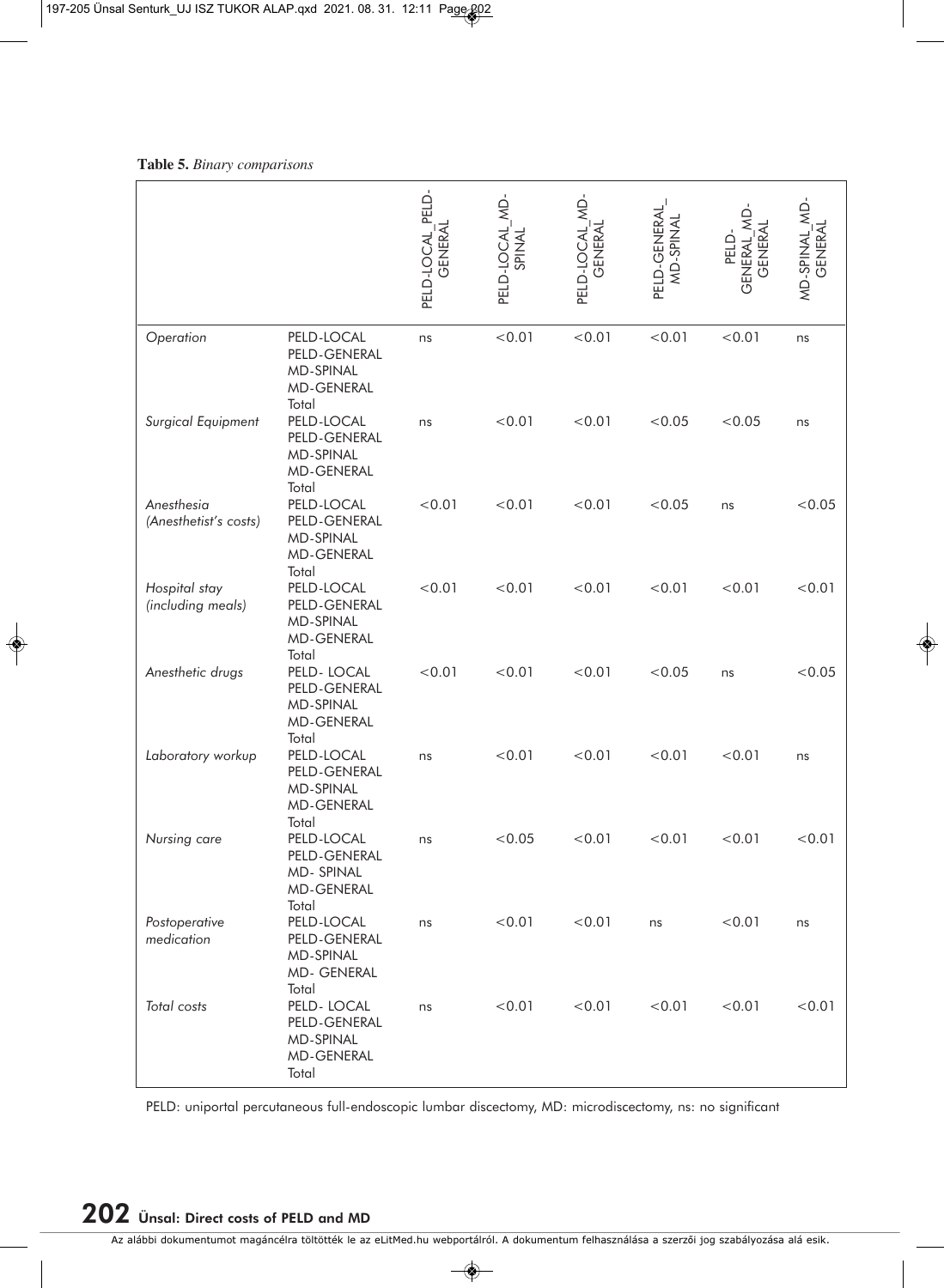the PELD-General group than in the PELD-Local group and were lower than those of MD-Spinal and MD-General groups, which could be ascribed to the shorter hospitalization or the discharge of most patients on the day of surgery in the PELD-Local group and to the longer hospitalization in MD groups (particularly in the MD-General group).

### MD-SPINAL GROUP

Both MD-Spinal and MD-General groups had the highest costs of operation, surgical equipment, and laboratory workup, which could be attributed to the use of more equipment in microdiscectomy and to the more invasive nature of microdiscectomy when compared to that of endoscopic discectomy23. Additionally, the costs of anesthesia (costs of anesthetist) and anesthetic drugs were higher in this group than in the PELD-Local group, while they were lower than those of PELD-General and MD-General groups, which could be explained by the higher cost of general anesthesia compared to spinal anesthesia26. On the other hand, this group had the second-highest costs of hospital stay, nursing care, and postoperative medication following the MD-General group, mainly due to prolonged hospitalization. Previous studies indicated that endoscopic discectomy leads to less postoperative pain and shorter hospital stay due to less muscle damage<sup>17, 23, 27, 28</sup>. Accordingly, the present study confirmed the advantages of endoscopic discectomy reported in the literature.

### MD-GENERAL GROUP

This procedure had the highest costs in all healthcare costs among all four groups. Additionally, a significant difference was observed between this procedure and all other three procedures groups with regard to direct healthcare costs. We consider that the higher direct healthcare costs in microdiscectomy compared to endoscopic discectomy could be primarily attributed to longer hospitalization and the use of general anesthesia (as compared to PELD-Local group).

PELD requires a smaller skin incision and leads to less iatrogenic paraspinal muscle damage due to the utilization of the muscle resection technique compared to MD. In our study, additional postoperative medication was used in both MD groups due to the increased need of analgesics in the postoperative period, which could be attributed to the use of different surgical approaches (removal of ligamentum flavum and partial laminectomy during posterior decompression in MD groups, leading to increased

muscle damage and postoperative incisional pain) with different anesthetic techniques. Studies have shown that the differences in surgical approaches and anesthetic techniques affect healthcare costs and postoperative pain control. Moreover, the studies have also indicated that the differences in anesthetic techniques can increase total costs in line with the requirement of postoperative care and prolonged hospital stay26, 29. Choi et al*.* <sup>23</sup> showed that PELD provides better perioperative outcomes compared to MD in terms of hospital stay, operative time, blood loss, muscle damage, and postoperative incisional pain. Based on the findings of our study, we consider that patients undergoing endoscopic discectomy can return to work earlier compared to patients undergoing microdiscectomy.

Studies conducted in Turkey and other countries have shown that the costs of spinal anesthesia in lumbar disc surgery are lower than those of general anesthesia, mainly due to the equipment, medications, and complication rates in general anesthesia<sup>26</sup>. Additionally, PELD groups have been shown to cause lower total costs. In particular, PELD-Local group has been shown to have the lowest costs, mainly due to its applicability with local anesthesia<sup>16</sup>. As is commonly known, the hospitalization, anesthesia-related complications, and postoperative care costs may increase depending on the anesthetic technique. Of note, the anesthetic technique used in MD-General group leads to longer hospitalization, thereby resulting in higher direct costs<sup>26</sup>. A previous retrospective study compared endoscopic discectomy and microdiscectomy and reported that endoscopic discectomy was a viable alternative to microdiscectomy due to its low costs<sup>25</sup>. In a 2017 study, *Debono* et al*.* <sup>30</sup> reported that reducing the length of hospital stay after lumbar discectomy will not decrease the quality of patient care.

Choi et al.<sup>25</sup> compared cost-effectiveness of trans foraminal endoscopic discectomy, interlaminar endoscopic discectomy, unilateral biportal endoscopic discectomy, and microdiscectomy and indicated that endoscopic discectomy was more cost-effective than microdiscectomy, although no significant difference was found among endoscopic techniques.

The present clinical study showed that PELD is less costly than microdiscectomy, which was consistent with the literature data $8, 17-19, 27$ .

### LIMITATIONS

First, this was a retrospective study with associated inherent limitations. Secondly, although patients with similar ages and genders were included in the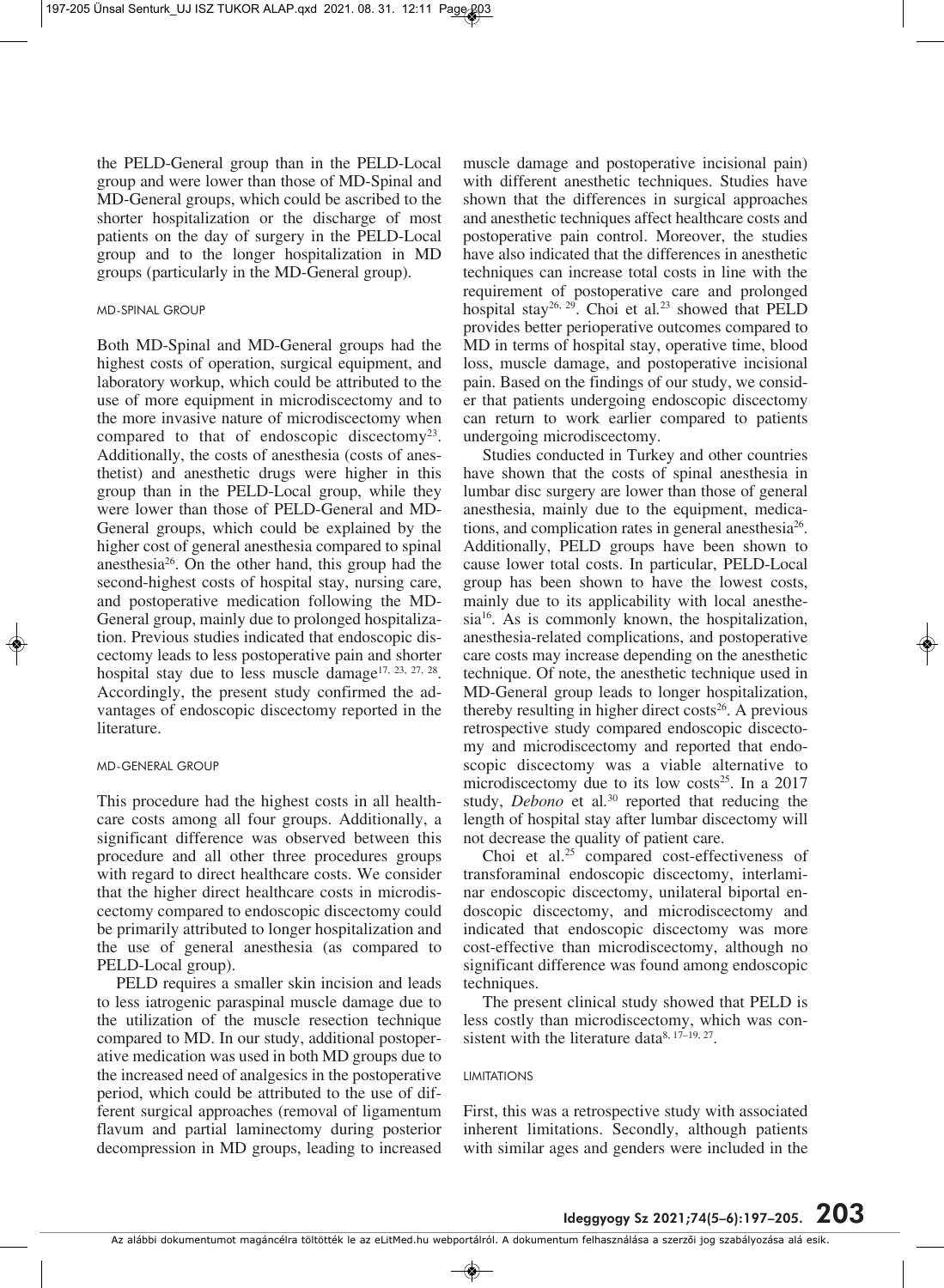study, the small sample size and hence the higher error rate were considered as a weakness of the study. Finally, direct effects of surgical complications were not evaluated in the study. Further randomized, prospective studies with larger patient series are needed to substantiate our findings.

### **Conclusion**

Uniportal percutaneous full-endoscopic lumbar discectomy (PELD) was found to be less costly than microdiscectomy (MD). Additionally, a significant

difference was found between PELD groups (PELD-Local anesthesia and PELD-General anesthesia) and MD groups (MD-Spinal anesthesia and MD-General anesthesia) with regard to total costs. Although no significant difference was found between PELD-Local anesthesia and PELD-General anesthesia, PELD-Local anesthesia was found to be less costly and more advantageous than PELD-General anesthesia.

### *DISCLOSURE STATEMENT*

*No potential conflict of interest was reported by the authors.*

### **REFERENCES**

- 1. *Katz JN*. Lumbar disc disorders and low-back pain: Socioeconomic factors and consequences. J Bone Jt Surg - Ser A 2006;88:21-4. https://doi.org/10.2106/JBJS.E.01273
- 2. *Apostolides PJ, Jacobowitz R.* Lumbar discectomy microdiscectomy: "the gold standard". Clin Neurosurg 1996;43: 228-38.
- 3. *Forst R, Hausmann B.* Nucleoscopy a New examination technique. Arch Orthop Trauma Surg 1983;101:219-21. https://doi.org/10.1007/BF00436774
- 4. *Kambin P, Sampson S.* Posterolateral percutaneous suction-excision of herniated lumbar intervertebral discs. Re port of interim results. Clin Orthop Relat Res 1986;37-43.
- 5. *Soliman HM.* Irrigation endoscopic decompressive laminotomy. A new endoscopic approach for spinal stenosis decompression. Spine J 2015;15:2282-9. https://doi.org/110.1016/j.spinee.2015.07.009
- 6. *Eum JH, Heo DH, Son SK, et al*. Percutaneous biportal en doscopic decompression for lumbar spinal stenosis: A technical note and preliminary clinical results. J Neurosurg Spine 2016;24:602-7.
- https://doi.org/10.3171/2015.7.SPINE15304
- 7. *Ruetten S, Komp M, Godolias G.* A new full-endoscopic technique for the interlaminar operation of lumbar disc herniations using 6 mm endoscopes: prospective 2-year results of 331 patients. Minim Invasive Neurosurg 2006;49:80-7. https://doi.org/10.1055/s-2006-932172.
- 8. *Ruetten S, Komp M, Merk H, et al.* Full-endoscopic interlaminar and transforaminal lumbar discectomy versus conventional microsurgical technique: A prospective, randomized, controlled study. Spine (Phila Pa 1976) 2008;33:931-9. https://doi.org/10.1097/BSD.0b013e318175ddb4
- 9. *Pan Z, Ha Y, Yi S, et al.* Efficacy of transforaminal endoscopic spine system (TESSYS) technique in treating lumbar disc herniation. Med Sci Monit 2016;22:530-9. https://doi.org/10.12659/msm.894870
- 10. *Şentürk S, Ünsal ÜÜ*. Percutaneous full-endoscopic removal of lumbar intradural extramedullary tumor via translaminar approach. World Neurosurg 2019;125:146-9. https://doi.org/10.1016/j.wneu.2019.01.206
- 11. *Gray DT, Deyo RA, Kreuter W, et al*. Population-based trends in volumes and rates of ambulatory lumbar spine surgery. Spine (Phila Pa 1976) 2006;31:1957-63. https://doi.org/10.1097/01.brs.0000229148.63418.c1
- 12. *DeAntoni DJ, Claro ML, Poehling GG, et al.* Translaminar lumbar epidural endoscopy: technique and clinical results. J South Orthop Assoc 1998;7:6-12.
- 13. *Choi G, Pophale CS, Patel B, et al.* Endoscopic spine surgery. J Korean Neurosurg Soc 2017;60:485-97. https://doi.org/110.3340/jkns.2017.0203.004
- 14. *Şentürk S, Ünsal ÜÜ*. Percutaneous Endoscopic Interlaminar Decompression of Hypervascular Spinal Metastases. World Neurosurg 2020;134:182-6. https://doi.org/10.1016/j.wneu.2019.10.175
- 15. *Choi KC, Kim JS, Park CK.* Percutaneous endoscopic lumbar discectomy as an alternative to open lumbar microdiscectomy for large lumbar disc herniation. Pain Physician 2016;19:E291-300.

https://doi.org/10.1186/s12891-017-1697-8

- 16. *Yeung A, Gore S.* Endoscopic foraminal decompression for failed back surgery syndrome under local anesthesia. Int J Spine Surg 2014;8:22. https://doi.org/10.14444/1022
- 17. *Liu X, Yuan S, Tian Y, et al.* Comparison of percutaneous en doscopic transforaminal discectomy, microendoscopic dis cectomy, and microdiscectomy for symptomatic lumbar disc herniation: Minimum 2-year follow-up results. J Neuro surg Spine 2018;28:317-25.
	- https://doi.org/10.3171/2017.6.SPINE172
- 18. *Mayer HM, Brock M.* Percutaneous endoscopic discectomy: Surgical technique and preliminary results compared to microsurgical discectomy. J Neurosurg 1993;78:216-25. https://doi.org/10.3171/jns.1993.78.2.0216
- 19. *Hermantin F, Peters T, Quartararo L, et al.* A prospective, randomized study comparing the results of open discectomy with those of video-assisted arthroscopic microdiscectomy. J Bone Jt Surg 1999;81:958-65. https://doi.org/10.2106/00004623-199907000-00008
- 20. *Pan L, Zhang P, Yin Q.* Comparison of tissue damages cau sed by endoscopic lumbar discectomy and traditional lumbar discectomy: A randomised controlled trial. Int J Surg 2014;12:534-7.

https://doi.org/10.1016/j.ijsu.2014.02.015

- 21. *Kamper SJ, Ostelo RWJG, Rubinstein SM, et al.* Minimally invasive surgery for lumbar disc herniation: A systematic review and meta-analysis. Eur Spine J 2014;23:1021-43. https://doi.org/10.1007/s00586-013-3161-2
- 22. *Gibson JNA, Subramanian AS, Scott CEH.* A randomised

# **204 Ünsal: Direct costs of PELD and MD**